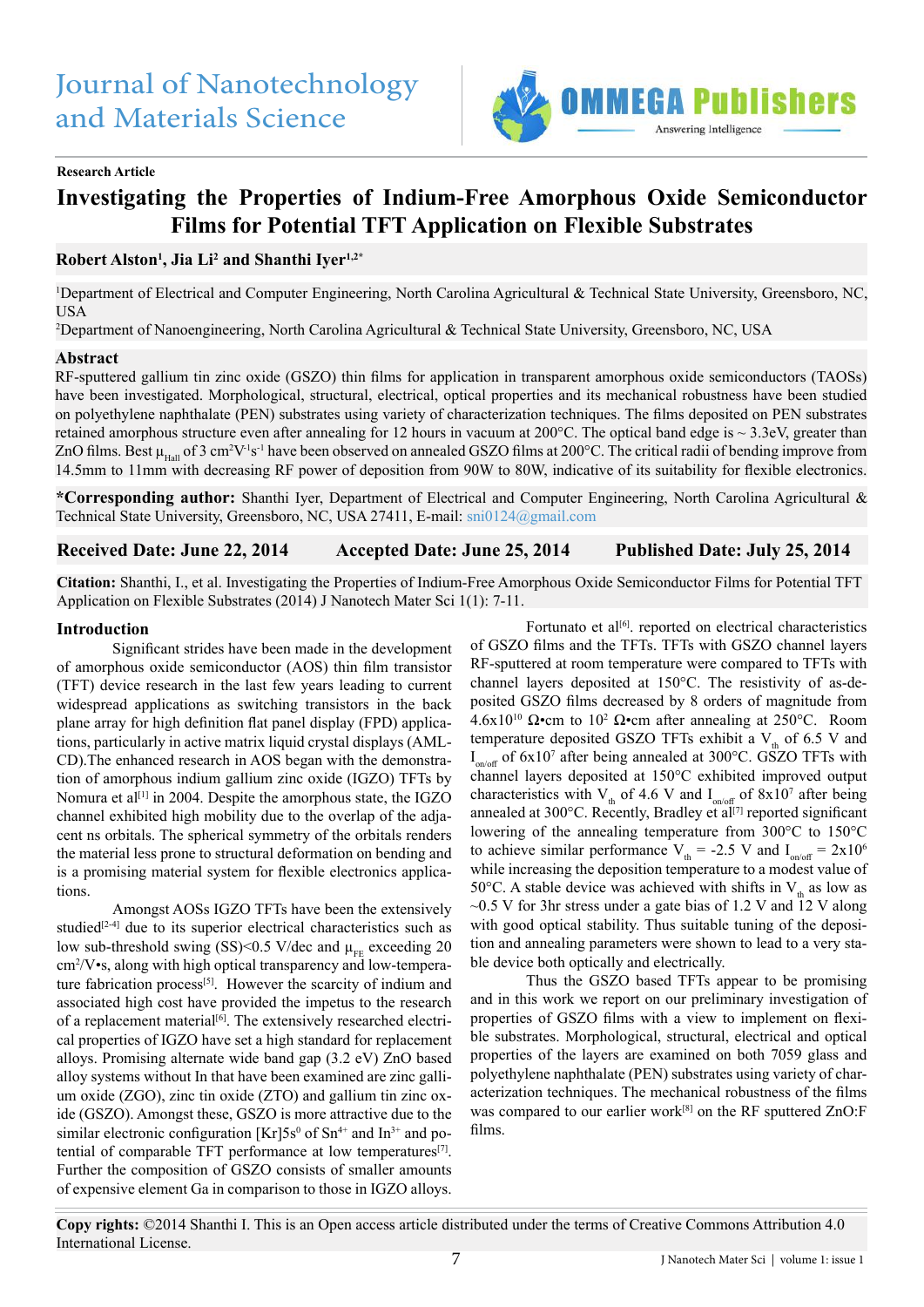

### **Materials and Methods**

The sputtering system used to deposit films in our investigative process was the Edwards ESM sputtering tool with a GSZO target. Depositions were conducted at room temperature in an  $Ar/O_2$  gaseous combination of 100/2 sccm and the thickness of the films deposited was 30 nm unless otherwise specified on glass and on 200 µm thick DuPont Teonex® Q65 PEN substrates. The films were annealed at 200°C in air for different durations for all the characterization except for electrical characteristics. In this case the annealing was carried out in rough vacuum as air annealing resulted in large increase in resistivity which prevented in carrying out the conventional Hall measurement as discussed below. Electrical measurements were performed using a Varian Hall effect measurement system using magnetic fields of 0.8T and the van der Pauw configuration. The surface morphology of as-deposited and annealed films was studied using the NanoScope III Dimension 3100 atomic force microscopy (AFM) system. X-ray diffraction (XRD) was performed using a Bruker AXS Discover series XRD to analyze the film crystallinity of as-deposited and various annealed films deposited on PEN and 7059 glass substrates.

Transmission measurements were carried out using a Varian/Agilent 670 FTIR spectrometer. The absorption spectra were determined from the respective transmission and reflection spectra. The absorption coefficient,  $\alpha$ , of the respective films were extracted from these two data using Beer-Lambert law. The optical gap was determined from the following Equation (1) by extrapolating the linear part of the  $\alpha^2$  vs. energy plot.

$$
\alpha(hv) = (hv - Eg)^{(1/2)} \tag{1}
$$

Bend test measurements were taken to calculate the critical radius of GSZO films deposited under different conditions. Bend testing of the samples was carried out using a collapsing radius system built in-house wherein the films were held between two flat parallel fixtures. The films are then gradually collapsed in a cylindrical configuration from a maximum to the desired radius 'r' by moving one of the mobile fixtures. The automated system consisted of a mechanical translation stage integrated with the sample fixture that logs electrical data from an external digital multi meter. The experiments were performed with the film on the outer bend surface of PEN substrate such that it undergoes tensile strain. Finally, Nomarski phase contrast microscope images were taken of the bend-tested GSZO films on PEN to examine the structural deformation of the film.

# **Results and Discussion**

#### **Atomic Force Microscopy**

AFM images were taken of 30 nm GSZO films deposited on silicon and annealed for 1 and 8 hours (Figure 1(a) and Figure 1(b)).The depth distribution on these images has been computed from the variation of surface points in reference to the average surface level. The GSZO film exhibits a relatively smooth surface morphology corresponding to a RMS roughness of 4.72 Å when annealed for 1 hour duration. With increasing annealing duration to 8 hours the AFM images show an increase in surface roughness to 25.3 Å. This increase in surface roughness is speculated to be attributed to the absorption of oxygen

and/or water molecule from air.



#### **Annealed for 1 hour** Surface Roughness: 4.72 Å

**Figure 1(a) :** AFM images of GSZO films annealed for 1 hour.





Figure 1(b): AFM images of GSZO films annealed for 8 hours.

#### **X-ray Diffraction**

XRD results performed on films deposited onto 7059 glass and annealed for durations of 8 and 12 hours along with a bare un-annealed 7059 glass substrate are shown in Figure 2.



**Figure 2**: XRD spectraof GSZO films deposited on glass substrates and GSZO films deposited on glass and annealed for 8 and 12 hours.

 The short spikes observed in both the glass and PEN graphs (shown in Figure 3) are a result of the stage on which the samples were fastened for characterization. A small peak at 30° for the 8 hours annealed films suggests the onset of crystallinity in these films.

XRD results of as-deposited films on PEN substrate and subsequently annealed for 8 and 12 hours along with a reference bare PEN substrate are shown in Figure 3. There is no observable difference in the full width half maxima of the peaks between the bare PEN substrate and the annealed samples. These results indicate that the films deposited on PEN substrates retain the amorphous state.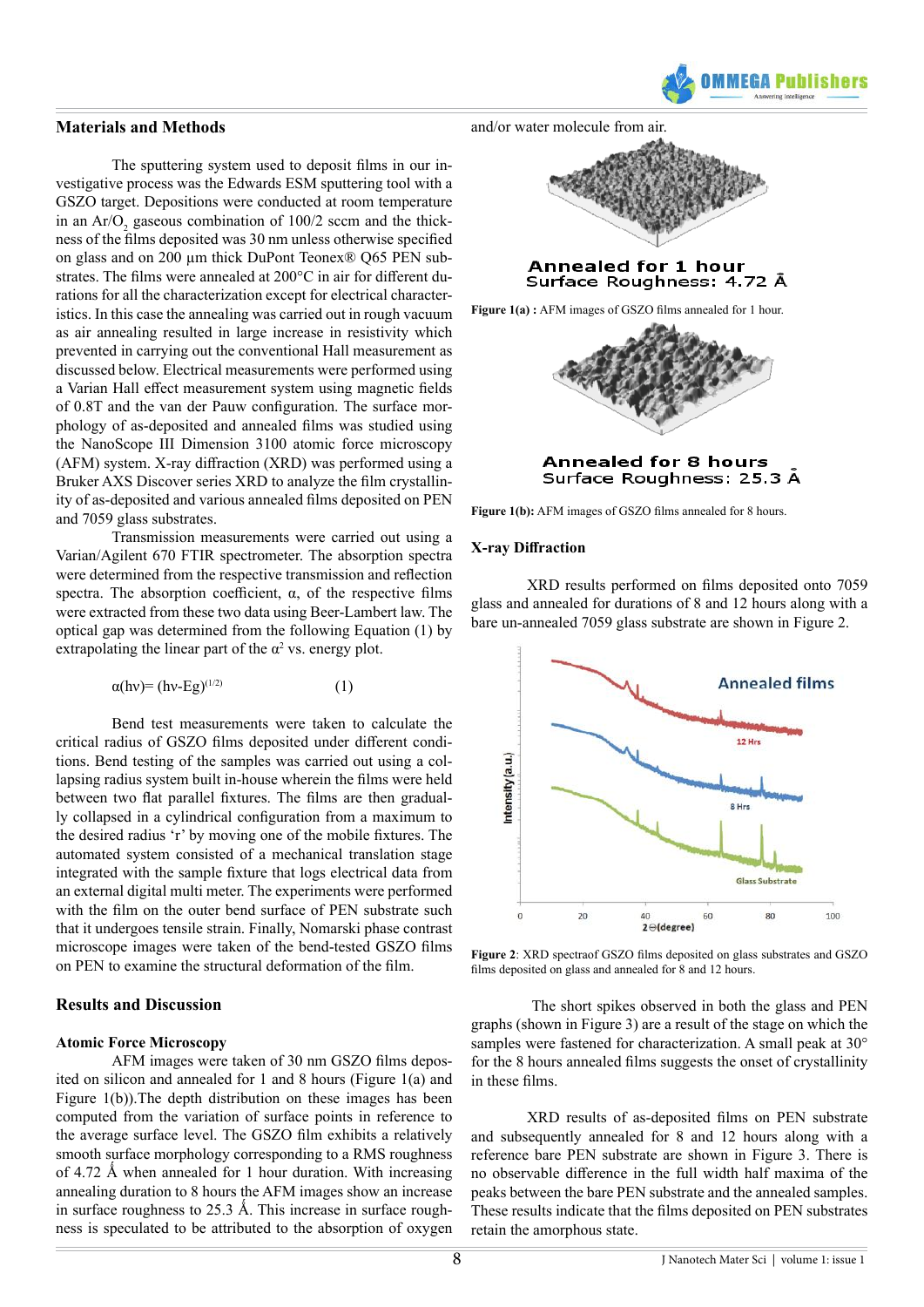



Figure 3: XRD spectra of a bare PEN substrate, GSZO as-deposited films and films annealed for 8 and 12 hour duration.

## **Absorption Edge**

Figure 4 illustrates transmission measurements conducted on GSZO as-deposited and annealed films deposited on PEN and glass. The variation of the absorption edges of the GSZO films with energy are shown in Figure 5. These samples are compared to corresponding ZnO:F as-deposited films on those two substrates. Optical band gap of GSZO was found to be around 3.3eV, larger than ZnO:F, resulting in a more transparent film. As-deposited GSZO films on glass exhibited slightly smaller energy band gap than annealed one, contrary to the observation on the PEN substrate. However, it is to be noted that these shifts are within the margin of experimental error.



**Figure 4:** Transmission spectra of as-deposited and annealed sampleson glass and PEN substrates.



**Figure 5:** Energetic dependence of α2for as-deposited and annealed GSZO and ZnO films on glass and pen substrates

## **Electrical Characteristics**

Figures 6-8 exhibit the variation of resistivity, *ρ*, carrier concentration, *n*, and Hall mobility,  $\mu_{\text{Hall}}$ , of GSZO films deposited on glass with annealing duration for different sputtering powers. The highest resistivity in the film is achieved for the sputtering power of 100 W mainly due to the low carrier concentration. Latter in conjunction with the increased mobility at higher sputtering power suggests that this is largely due to the change in the composition resulting from the plausible difference arising from the sputtering yield of the different components and local atomic arrangement, as opposed to the increased surface damages at higher deposition powers.



**Figure 6:** Variation of resistivityin GSZO films deposited on glass with varying annealing durations and deposition powers.



**Figure 7:** Variation of carrier concentrationin GSZO films deposited on glass with varying annealing durations and deposition powers.



**Figure 8:** Variation of carrier mobility in GSZO films deposited on glass with varying annealing durations and deposition powers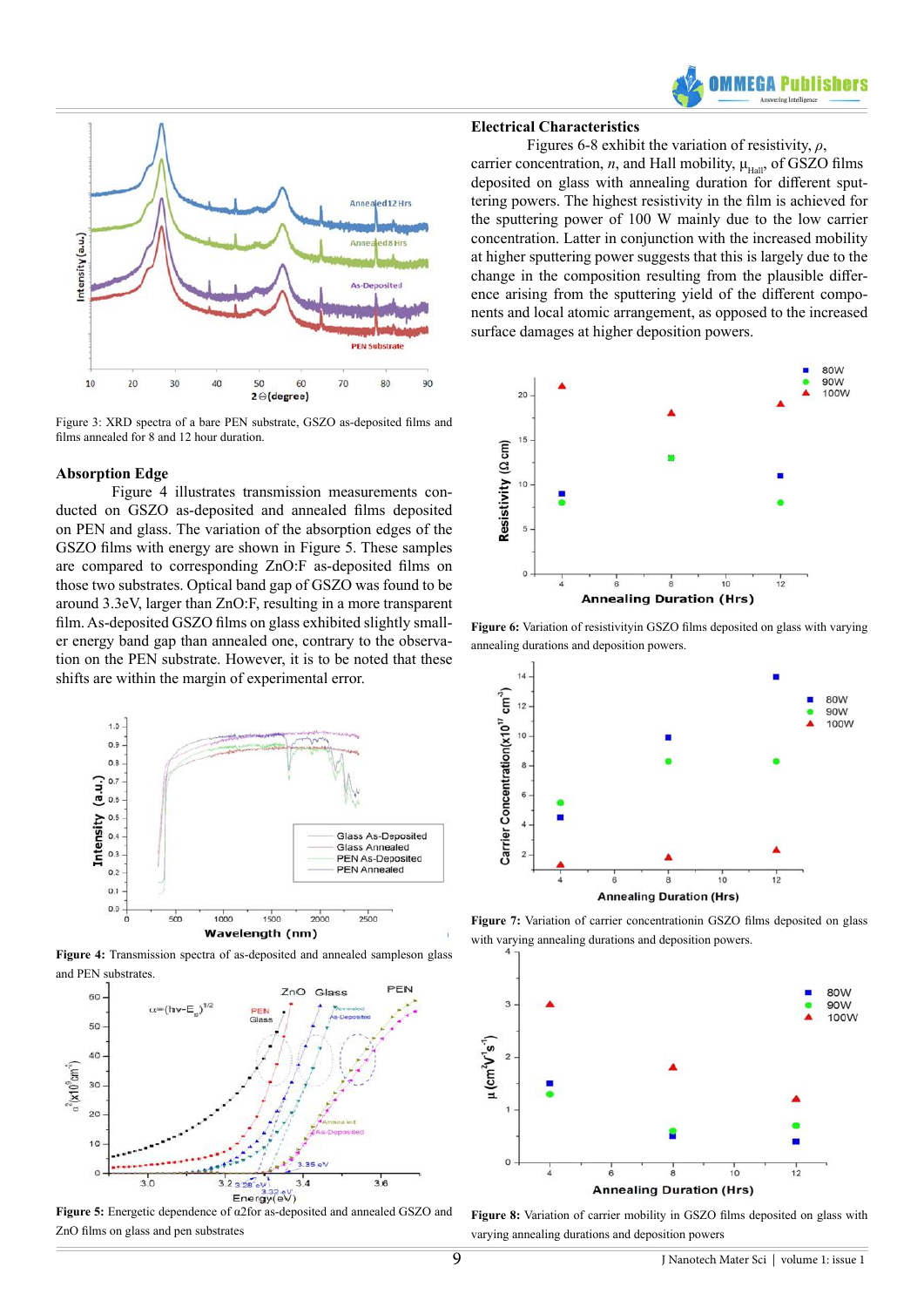

The *ρ* values vary only marginally with annealing duration, the lowest resistivity being 8 Ω•cm. The variation of *n* and  $\mu_{\text{Hall}}$  with annealing duration exhibit an opposite trend. Further, *n* increases more rapidly with annealing duration for the GSZO films deposited at 80 W while the carrier mobility decreases more sharply at higher sputtering power. The highest  $\mu_{\text{Hall}}$  of 3  $\text{cm}^2$  V<sup>-1</sup>s<sup>-1</sup> was obtained for a carrier concentration of  $10^{17}$  cm<sup>-3</sup> and resistivity of 21  $\Omega$ •cm on GSZO films deposited at 100 W and annealed for 4 hours.

An increase in *n* suggests an increase in oxygen vacancies which may contribute to formation of more donor states. This is consistent with decreasing  $\mu_{\text{Hall}}$ , which is indicative of dominance of ionized impurity scattering limiting the carrier mobility. The opposite trends in these two parameters lead to little variation in the observed resistivity.

#### **Bend Test**



**Figure 9:** Bend test results of critical radius vs. resistance ratio

Figure 9 illustrates the results of the bend test measurements performed on GSZO and ZnO films. The GSZO films of 60nm thickness were deposited at 90 W and 80 W, and compared with the ZnO:F films deposited at 120 W with differing thicknesses of 94 and 49 nm. GSZO films were annealed at 200°C for 4 hours while  $ZnO$ : F films were annealed in 7%  $H_2/Ar$  ambient at 150°C for 1 hour. The critical radius was determined to be the radius where the resistance doubles its initial value.  $R_0$  is the initial resistance of the film recorded before bending the sample, and R is the resistance measured during the bend process. The films experience a linearly variable strain normal to the direction of the applied stress. In our case the strain varies from compressive on the inside curvature of the substrate to the tensile on the outer surface of the film, with a constant strain in the plane of the film. The dependence of the film strain,  $\varepsilon$ <sub>p</sub> on the radius of curvature, r, was computed from a simple relationship below

$$
\varepsilon_f = d/(2^*r)
$$
 (6)  
using conventional beam theory<sup>[9]</sup>, where d is the thickness of  
the substrates the thickness of the film is neglected. The critical  
radius of curvature in the 14.5-11mm range observed in GSZO  
films corresponds to strains in the range of ~ 0.70-0.90%. These  
are consistent with the typical strains at which micro cracks ap-  
pear in oxide thin films deposited on flexible substrates<sup>[8]</sup>. Both  
the critical radius of the films and the shape of the bending  
curves are strongly influenced by the watage of the deposited  
films as well as the type of the film. From the thickness and

sputtering power dependencies shown in the Figure 9, it may be extrapolated that for similar thickness and under similar sputtering power conditions, GSZO films would exhibit much larger critical radii in comparison to ZnO: F films with steeper failure curve. The common cause for the fracture of the film and the loss of electrical conductivity in the films is attributed to the formation and propagation of micro cracks through the film thickness and in plane. These micro cracks may originate from the pin holes in the films, embedded voids from deposition, and/or surface defects from the underlying PEN substrates. The difference in crystallinity exhibited by the two films also contributes to the differences in the observed failure curves. ZnO films are polycrystalline as opposed to the amorphous structure of the oxide films. Films deposited at lower deposition power leads to smaller critical radius consistent with the lower carrier mobility observed in these films, both indicative of somewhat more defective films.

#### **Nomarski Microscope Images**

Results of the Nomarski microscope images of the GSZO film with a thickness of 60 nm and annealed at 200°C for 4 hours prior to bending and after bending the film beyond the critical radius are shown in Figure 10.



**Figure 10:** Nomarski microscope imagesof the GSZO film surface before and after performing bend testing.

The stress lines formed in the annealed bent film is normal to the direction of the tensile stress applied and may be attributed to the amorphous nature of GSZO films and lack of grain boundaries.

# **Conclusion**

In conclusion, in this work we report our results on the structural, electrical and optical properties of RF-sputtered GSZO films. XRD results show that the GSZO films deposited on PEN substrate retains amorphous nature even after annealing at 200 $^{\circ}$ C for 12 hours. The best carrier mobility of  $3cm<sup>2</sup>V<sup>-1</sup>s<sup>-1</sup>$ were obtained on films exhibiting a  $\rho$  of 21  $\Omega$ •cm, *n* of 10<sup>17</sup>cm 3 , which were deposited at 100 W and annealed at 200°C for 4 hours. The films exhibit a band gap of 3.3 eV, higher than those observed in ZnO films. Bend tests reveal GSZO films show a steeper failure curve than ZnO:F films and exhibit higher critical radii than ZnO films. However the critical radii decreases with wattage of the deposition power and thus demonstrates the potential of GSZO material system for future flexible electronics applications.